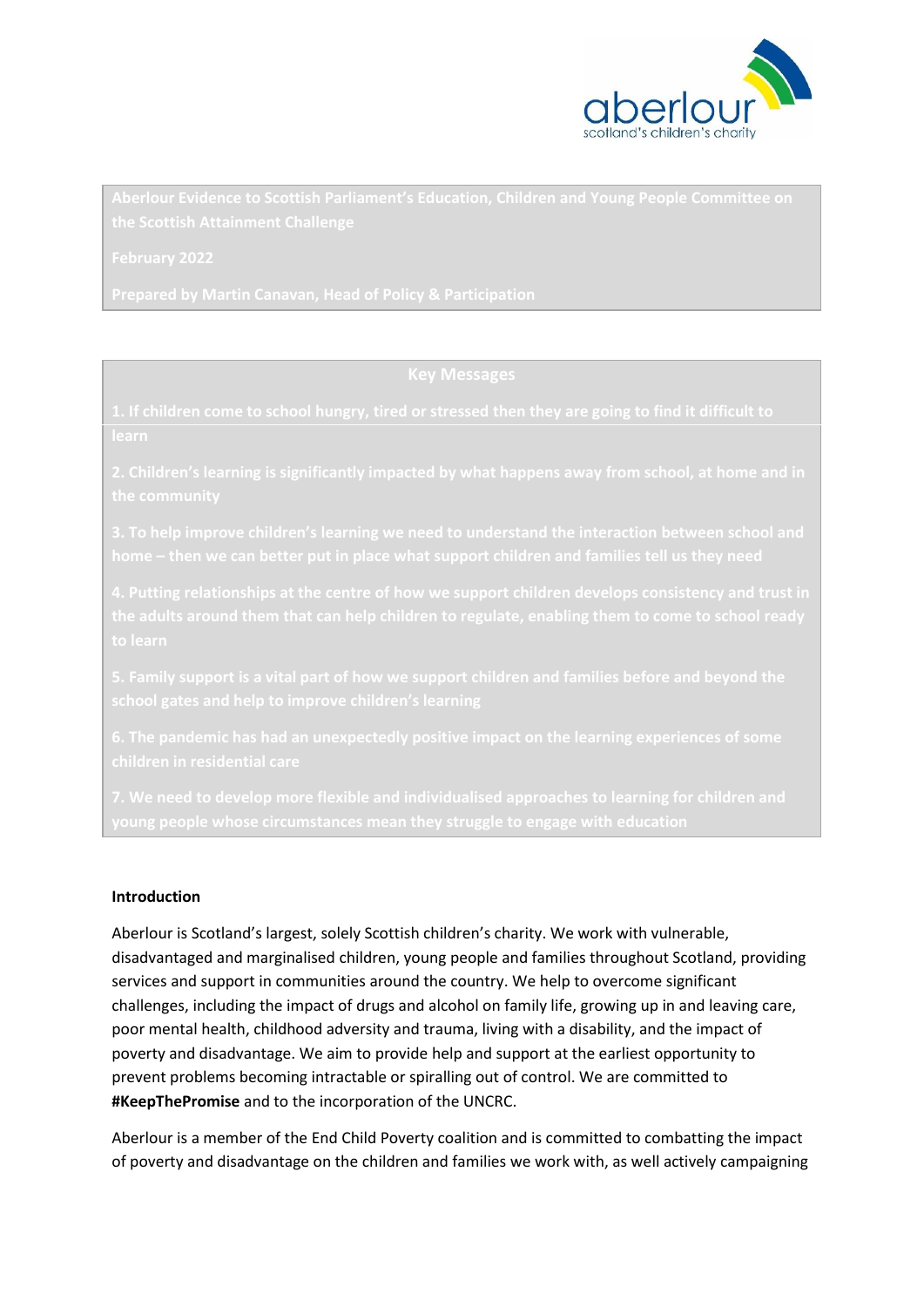to see a Scotland where no child grows up in poverty. We are also committed to realising and fulfilling children and young people's right to learn, by supporting their learning in ways that best respond to their individual circumstances, needs and interests. We aim to make sure children and young people are at the centre of decision making around what their education and learning looks like, and that their voices and views are elevated in ways that can influence and shape their own learning and education experiences.

# **Supporting Learning at Aberlour**

Aberlour supports children's learning in a variety of ways, working in partnership with schools and local authorities across Scotland. We deliver Pupil Equity Fund (PEF) and attainment focused support in schools, including in primary and secondary schools. This includes direct one-to-one support or group work with children in school, focusing on routines, change and transitions, health and wellbeing and emotional support.

Our family support services work with children and families at home and in the community, and often in partnership with schools, to help and support children with the challenges in their lives that can impact on their learning. Our dedicated Learning Service supports the learning of children who live in our cluster of residential children's houses in Fife. During the pandemic our services have worked closely with schools to support children's learning at home.

We know that when children come to school hungry, tired or stressed their ability to learn is significantly diminished. A critical part of the work we do to support children's learning is focused on family wellbeing and mitigating the impact of the often multiple and intersecting challenges families face in their lives. The single biggest challenge that the majority of families we work with face is poverty, and we work with families in a range of ways to limit the impact of poverty and disadvantage on their children's learning.

Our family support services work with families on their terms, to understand the stressors in their lives and to ask them what will best help them and their children. We aim to make sure children and families are at the centre of decision making so they can determine and have choice in what the help and support they get looks like. This allows us to develop trusted relationships, find solutions together and ultimately help children to be ready to learn when they arrive at school.

We know that what most often impacts on a child's learning is what happens away from school before and beyond the school gates, at home and in the community. Children spend the majority of their time away from school, with only around 15% of their time spent in school<sup>1</sup>. For children who are struggling with their learning, additional in-school support is important, such as nurture hubs, learning support bases and education support workers.

However, there must equally be a focus on what is going on in children's lives when they are not in school. Children who are affected by family breakdown, domestic abuse, addiction, poor parental mental health, trauma and other forms of childhood adversity are unlikely to be able to focus and learn as well as their peers. In order to help vulnerable and traumatised children learn we must help

**.** 

<sup>1</sup> <https://researchbriefings.files.parliament.uk/documents/SN07148/SN07148.pdf>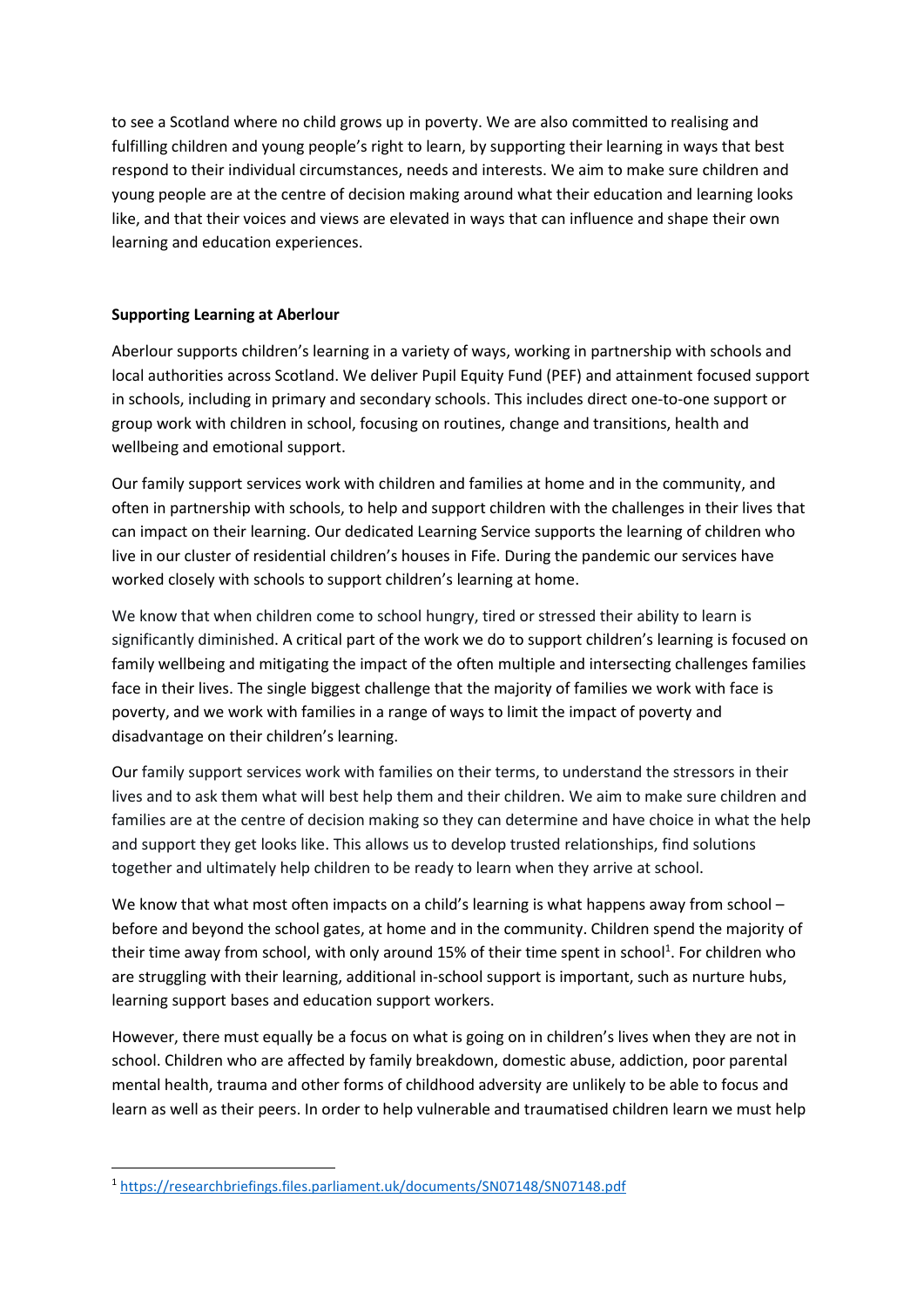them to regulate<sup>2</sup>. By understanding and responding to the stressors and challenges that are causing children's distress, and by building and maintaining trusting relationships with those children, we are better able to help them regulate and to support them to be ready to learn.

# **Aberlour Attain Case Study**

Aberlour Attain is a mentoring and family support service that provides flexible, relationship-based mentoring to support care-experienced children's learning for children looked after at home or in kinship care. Adult volunteer mentors support children in the community with a focus on strengths to build confidence and support learning. The service works with the whole family in partnership with schools to identify barriers to learning and to find family focused solutions to challenges they face

Joe (13) and Robert (14)\* are both autistic. Dad passed away last year and Mum has very poor mental health, resulting in emotional breakdown and suicide ideation. Renfrewshire Council social work supported the family and referred them to Aberlour. The family were in financial crisis and needed financial support from Aberlour's Urgent Assistance Fund. Joe and Robert both attended the same school for children with ASNs. Pre-pandemic the boys received respite care at the weekends, but this stopped during lockdown. Aberlour Attain were able to support the boys match them with individual volunteer mentors. During the pandemic the mentors met with the boys for socially distanced contact and activities. The service had regular contact with Mum to provide emotional and practical support (even just to let of steam on the phone). Mum was supported to a school meeting due to concerns about Joe's behaviour. The service worked with the school to help arrange groups for the boys to attend in school, and also helped to deliver additional in school support. The boys are now cooping much better and engaged with their education. Joe recently achieved full marks in a recent science test.

\*names have been changed

### **Delivering PEF at Aberlour**

**.** 

Aberlour delivers dedicated PEF funded work in Dundee, Falkirk and Glasgow working in partnership with schools locally in each of those areas. The PEF funded support we deliver is primarily focused on in-school support for learning, with additional practical and emotional support for children and their families away from school when required.

The support is largely focused on working individually with children or in small groups in school and during the school day. The support and activities include: Seasons for Growth groups focussing on change and transitions; one-to-one sessions focussing on health and wellbeing; family focused support to understand and respond to family circumstances; building strategies for emotional support to help children self-regulate; and exploring routines, including sleep routines. Support also often includes 'ad hoc' support to respond to family crises. In addition, support includes delivering family sessions or peer support activities to help and support parents.

<sup>2</sup> <https://cycj.org.uk/wp-content/uploads/2018/03/BBBL-Final-Version.pdf>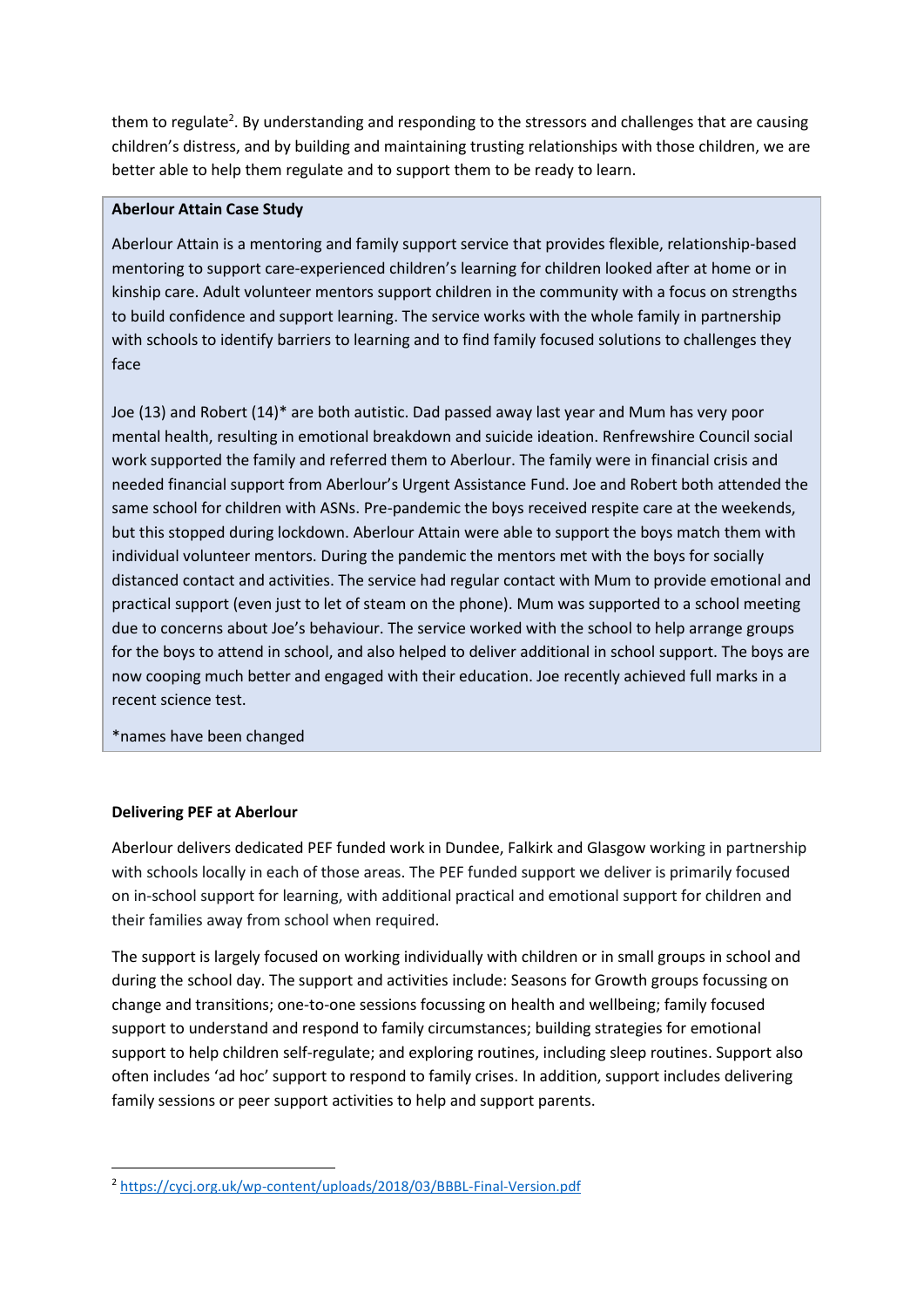Children and family workers maintain regular contact with parents to discuss their children's progress, as well as to provide advice, information and signpost families to other agencies (including other Aberlour services) which are able to help respond to specific issues, including: sleep routines, financial support, bereavement support, housing support and mental health concerns.

In Dundee alone, we have been able to support more than 500 children in the last year through the delivery of PEF funded work across 6 primary schools. This equates to more than 80 hours dedicated support per week. One primary school teacher has commented: *"The support our children receive from Aberlour is invaluable, having (Aberlour staff member) has allowed time and space for children to discuss their feelings and find ways to manage them."*

# **Supporting the Learning of Children in Residential Care**

Our children who live with us in our cluster of children's houses in Fife have access to Aberlour's Learning Service. Early relationship disruption and trauma, such as that experienced by children who can't live with their family, can impact on a child's development and learning. For some children and young people who struggle with their education our Learning Service provides an alternative learning environment that encourages them to be actively involved with their education plan whilst supporting them to recognise their ability and fulfil their ambitions. We have strong links with local schools and have educational psychologists as part of our dedicated learning service team.

Working in partnership with schools the Learning Service plans and develops alternative ways to support learning. This includes, outdoor learning, the Duke of Edinburgh Award (DofE), as well as access to our Nurture Hub – a quiet, safe space to explore ideas and creativity as well as traditional curriculum-based material supported by the child or young person's school.

The pandemic has been unexpectedly positive for some of our children and young people in residential care. During the pandemic our children's houses offered an insight into how we can think differently about how we support the learning of some of our most vulnerable children and young people. Many of our children and young people, as well as the adults who work with them, reported reduced stress as a result of not being in a formal school environment. The positive impact on children's learning and wider wellbeing was significant, with many children and young people flourishing during that period.

During lockdown a more relaxed, personalised programme of learning meant increased engagement with education. Children who previously struggled to complete their schoolwork started to do schoolwork independently, asking for support when they needed it. Many children learned to manage their workload when they had the agency to work and learn at a pace that suited them – in contrast to pre-lockdown, where some of children required full-time, one-to-one support to help them engage with their school day. Some children completed more work during lockdown than they previously did at school.

This has enabled us to think differently about how we support the learning of children in residential care. Working in collaboration with our children and young people we have conducted a review of our Learning Service (see Appendices A and B) to help us develop an approach that allows a more personalised and individual way of supporting learning that draws on children's strengths, interests and talents.